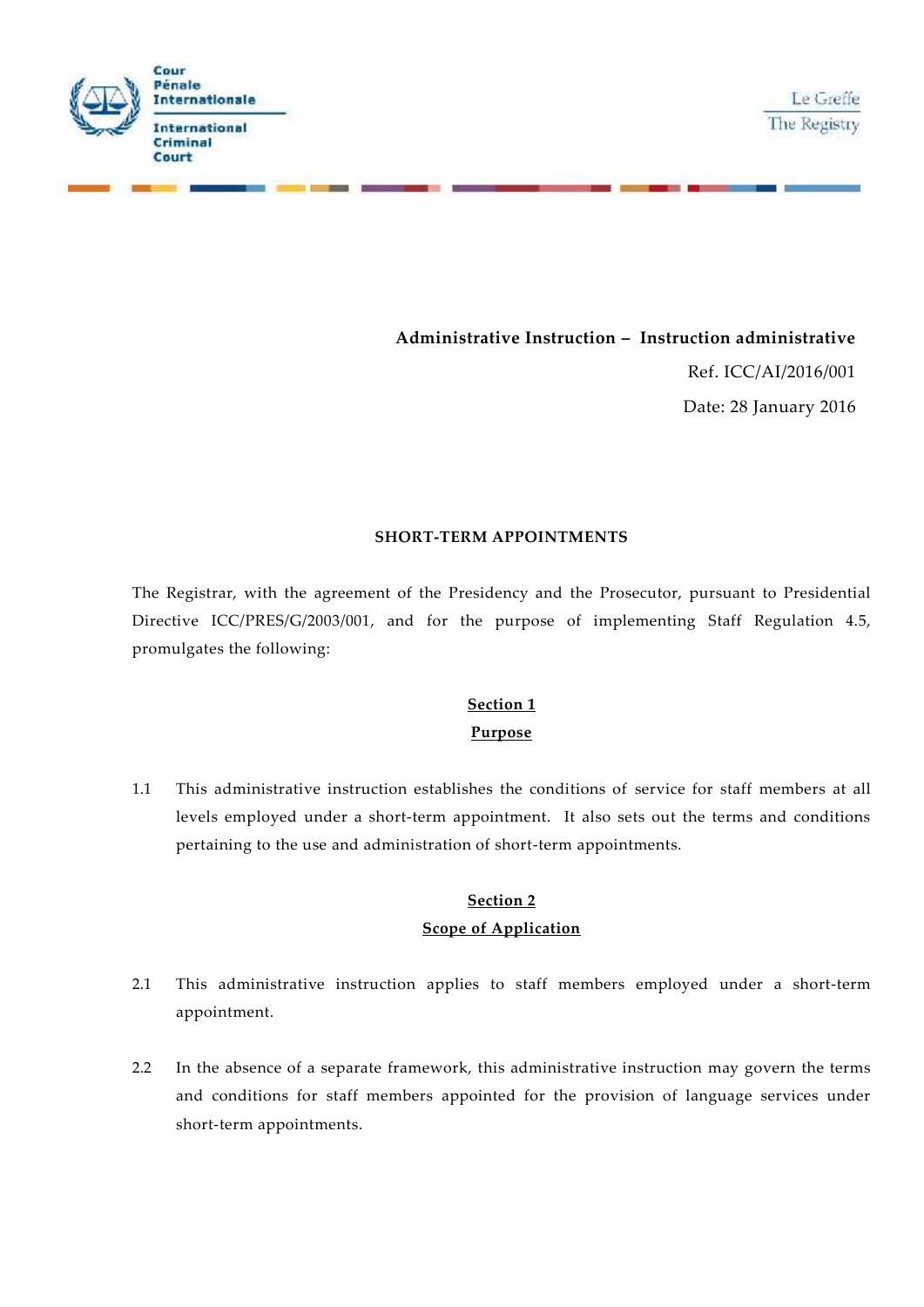- 2.3 The terms and conditions of staff members under short-term appointments are governed by this administrative instruction and not by the Staff Rules, unless specified otherwise in this administrative instruction. Staff members under short-term appointments are bound by the Staff Regulations and all related administrative issuances, guidelines and policies issued under them or under the Staff Rules, as applicable, including but not limited to the Code of Conduct for Staff Members.
- 2.4 In all situations not foreseen in this administrative instruction, the correspondent provision in the Staff Rule shall apply *mutatis mutandis*, with the necessary adjustments, insofar as it is not contrary to Annex I and compatible with the nature of the short-term appointment.

#### **Section 3**

### **Use and duration of short-term appointments**

- 3.1 A short-term appointment may be issued for a single or cumulative maximum period of one year to meet seasonal or peak workloads and specific short-term requirements.
- 3.2 A short-term appointment may be issued by the Registrar or Prosecutor, as appropriate, following a request from the hiring manager, for specific short-term requirements that are expected to last up to one year at the time of the staff member's appointment, such as:
	- (a) To respond to an unexpected and/or short-term work requirement;
	- (b) To meet a seasonal or peak work requirement of limited duration that cannot be met with the existing capacity of staff members;
	- (c) To temporarily fill a position, e.g. when the incumbent is on special leave, sick leave, maternity, other parent leave;
	- (d) To temporarily fill a vacant position pending the finalization of the regular recruitment process of the Court; or
	- (e) To work on a special project with a finite mandate.
- 3.3 A short-term appointment shall not be used to fill needs that are reasonably expected to last for more than one year.
- 3.4 A short-term appointment shall rely on an existing job profile of the Court or another organisation following the UN common system. Exceptionally a new job profile may be created when there is no existing job profile for the proposed short-term requirements.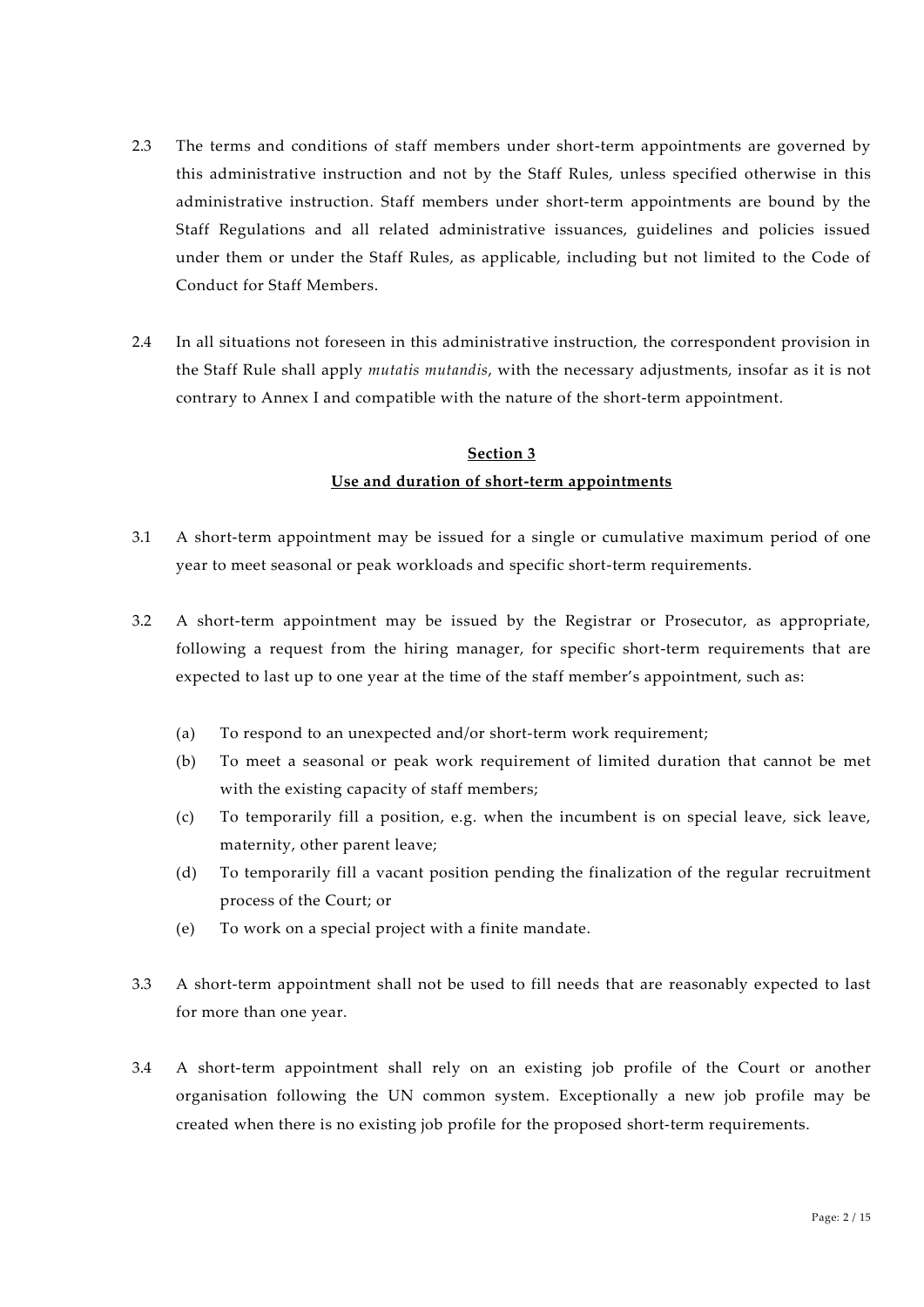*Extension of a short-term appointment and successive short-term appointments within a period of one year*

- 3.5 A short term appointment does not carry any expectancy, legal or otherwise, of renewal and shall not be converted to any other type of appointment.
- 3.6 Subsequent to the initial short-term appointment, and where the staff member has gone through a competitive recruitment process, extension(s) of that appointment may be granted, or new and successive short-term appointments for a position with the same or similar duties and responsibilities may be granted for the same or different division, section or unit any number of times, for any duration, provided that the total duration of service under the short term appointment(s), does not exceed the maximum period of one year. However, where the staff member has not gone through a competitive recruitment process, as per section 4.2, any extension to that short-term appointment may only be granted under the terms set out in section 6.2.
- 3.7 The period of a year shall start on the first day of service under the initial short-term appointment.
- 3.8 Upon reaching the limit of service under one or several successive short-term appointments as set out in the present section, or, exceptionally, two years as permitted under section 13 below, the staff member shall be required to separate from the Court, or if assigned to the short-term appointment pursuant to section 4.10, he or she shall return to his or her position, where applicable.

### **Section 4 Vacancy announcement, selection and appointment process**

#### *Vacancy announcement*

- 4.1 Any short-term appointment regardless its duration shall require the issuance of a short-term vacancy announcement and a competitive recruitment process.
- 4.2 The Registrar or Prosecutor, as appropriate, may exceptionally approve the issuance of an initial short-term appointment for unforeseen circumstances without requiring a short-term vacancy announcement and a related competitive recruitment process. Any such exception shall only be granted where it is deemed to be in the interest of the Court and only once for a maximum duration of three months, provided that the hiring manager can demonstrate that the unforeseen circumstances were beyond his or her control.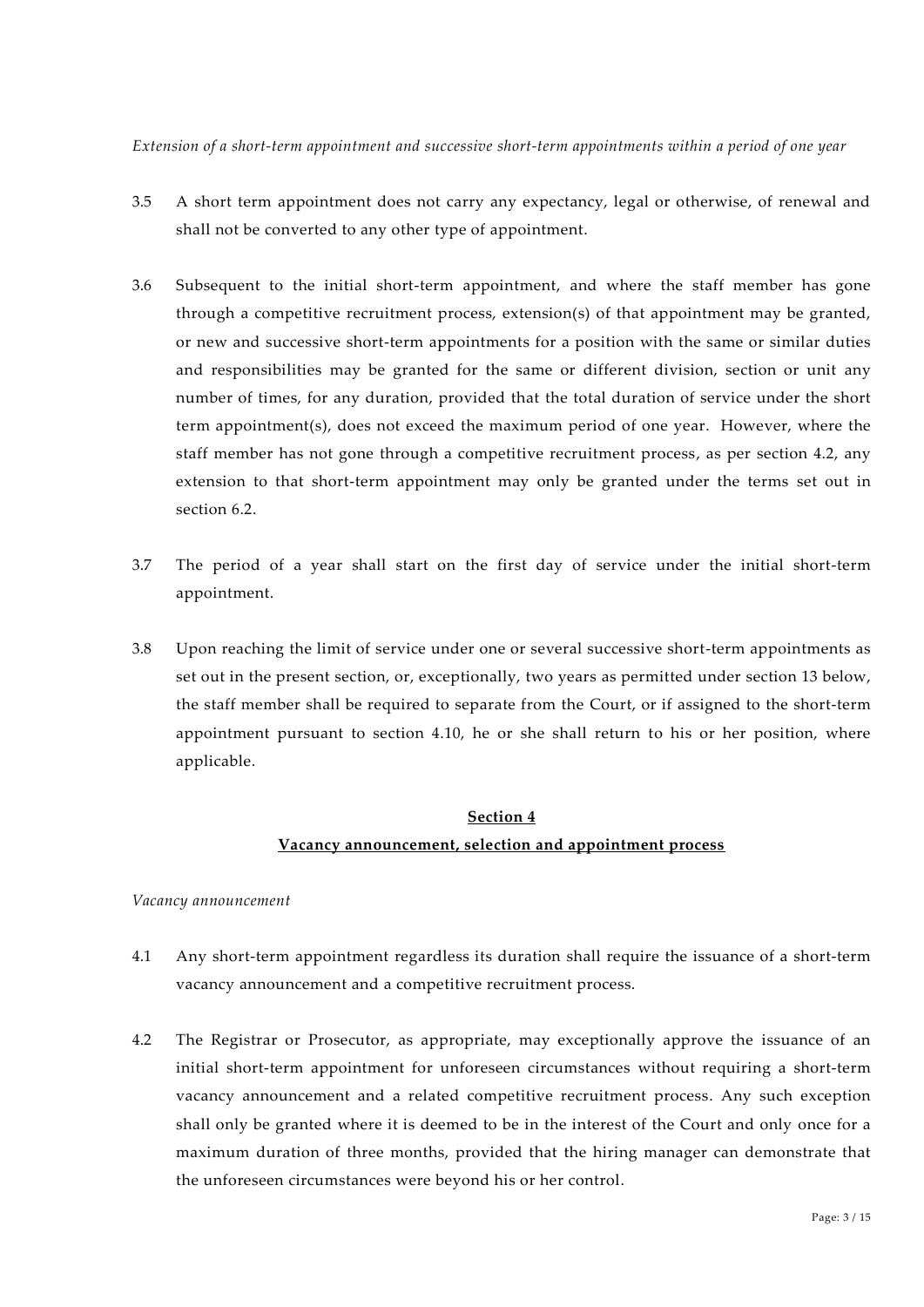- 4.3 The short-term vacancy announcement shall be issued by the Human Resources Section upon a request from the hiring manager, which will include a description of the qualifications, skills and competencies required and reflect the functions of the post. Each short-term vacancy announcement shall indicate the date of posting and specify a deadline by which all applications must be received.
- 4.4 Short-term vacancy announcements shall be posted on the Court's e-Recruitment for a minimum of one week.

#### *Evaluation, selection and appointment or assignment*

- 4.5 The Court's recruitment framework governing the selection and appointment of fixed-term staff members, including but not limited to the *Administrative Instruction on the Selection Review Board* (ICC/AI/2015/001), is not applicable for the evaluation and selection process of a staff member under a short-term appointment.
- 4.6 With the assistance of the Human Resources Section, the hiring manager, or his or her delegated official will assess the candidates' applications in order to determine whether they are eligible, and whether they meet the qualifications of the short-term position as set out in the vacancy announcement. Where appropriate, the assessment of the candidates' applications will, to the extent possible, give the fullest regard to equitable geographical and gender representation. Such assessment of the hiring manager will be undertaken through a comparative analysis of the applications. The fullest regard shall be paid to the qualifications and experience of staff members already in the service of the Court. The assessment may also include, as determined by the hiring manager, pre-screening questions, desk review of the applications, a competency-based interview and/or other appropriate evaluation mechanisms, such as written tests and/or work sample tests. Following a competitive recruitment process, the Registrar or Prosecutor, or his or her delegated official, shall make the decision on selection.
- 4.7 When a candidate has been selected, he or she shall be offered the respective appointment, or temporary assignment, as appropriate. For external candidates, the respective appointment will be subject to the completion of the Court's medical clearance and security clearance and to the satisfactory outcome of the reference verification procedures.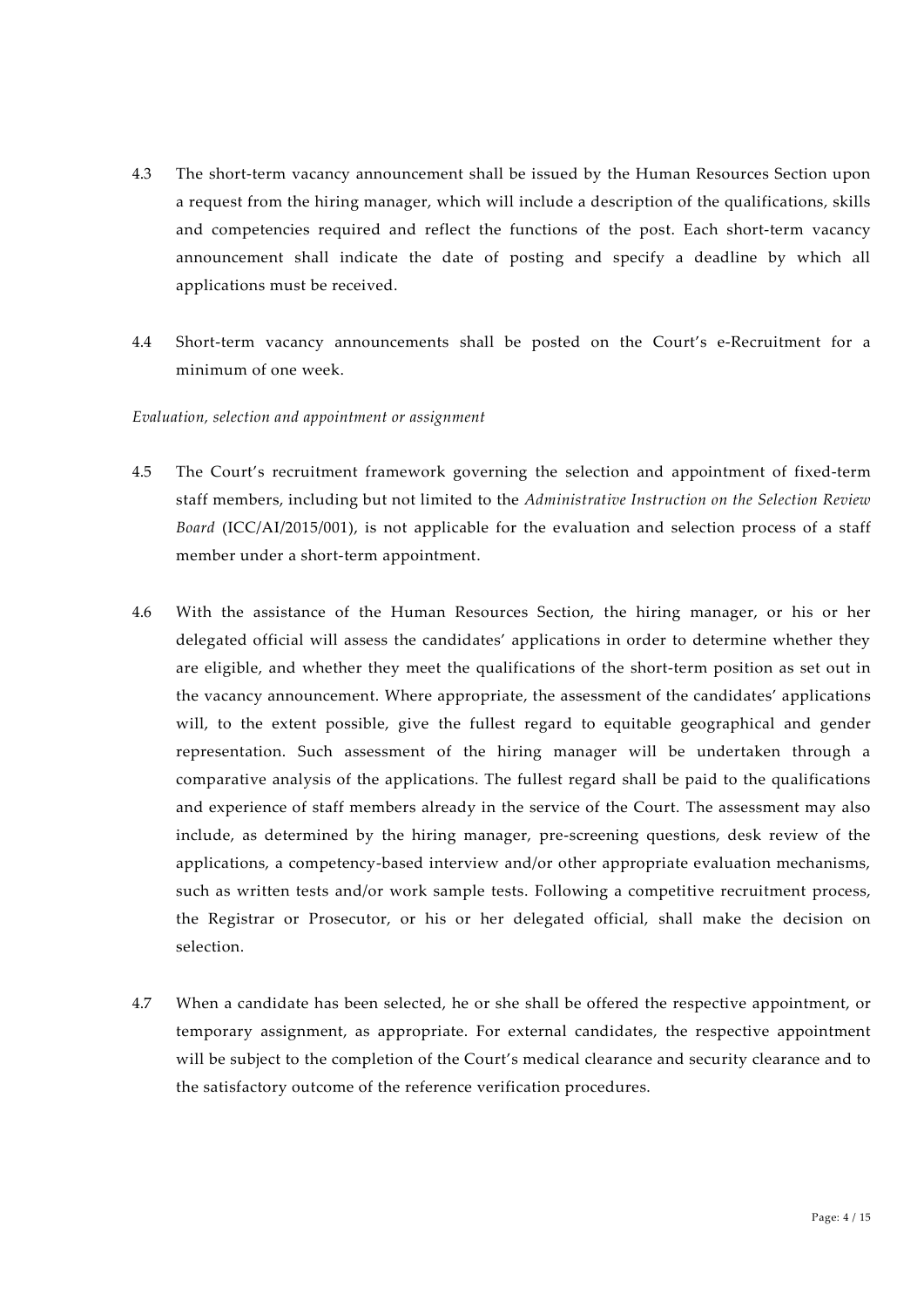- 4.8 Notwithstanding the above, the Human Resources Section may also verify the academic and professional credentials of the candidate and record with the last employer, if provided to the Court.
- 4.9 On the condition that the medical clearance and security clearance are completed and the outcome of the reference verification procedures carried out is satisfactory, a letter of appointment will be provided to the candidate upon entry on duty, unless the candidate is already holding an appointment with the Court as stipulated in section 4.10 below. The letter of appointment shall contain, expressly or by reference, the terms and conditions of employment and details of the candidate's entitlements, including the terms specified under Staff Rule 104.2. In urgent cases, a conditional letter of appointment, initially for a period not exceeding three months, may be offered, subject to completion of medical clearance and security clearance and to the satisfactory outcome of the reference verification procedures.
- 4.10 The selected candidate shall be offered a short-term appointment unless he or she already holds another type of appointment, in which case the following rules apply:
	- (a) Candidates holding a fixed-term appointment against an established post will retain their fixed-term appointment and will be temporarily assigned to the position and granted a special post allowance, where applicable;
	- (b) Candidates holding a fixed-term appointment against general temporary assistance funds will retain their fixed-term appointment. Such candidates will be temporarily assigned to the position for an initial period not exceeding the duration of their fixedterm appointment. Staff members will be granted a special post allowance where applicable;
	- (c) Notwithstanding the above, the approval of the section chief of the releasing section shall be required prior to the temporary assignment of candidates holding a fixed-term appointment against an established post or general temporary assistance funds.

# **Section 5 Fitness for duty**

- 5.1 Unless a medical clearance has already been granted by the Court's Medical Officer, all candidates will be required to receive medical clearance in accordance with section 5.2 below, prior to the issuance of a letter of appointment.
- 5.2 The following minimum requirements shall apply for recruitment under a short-term appointment: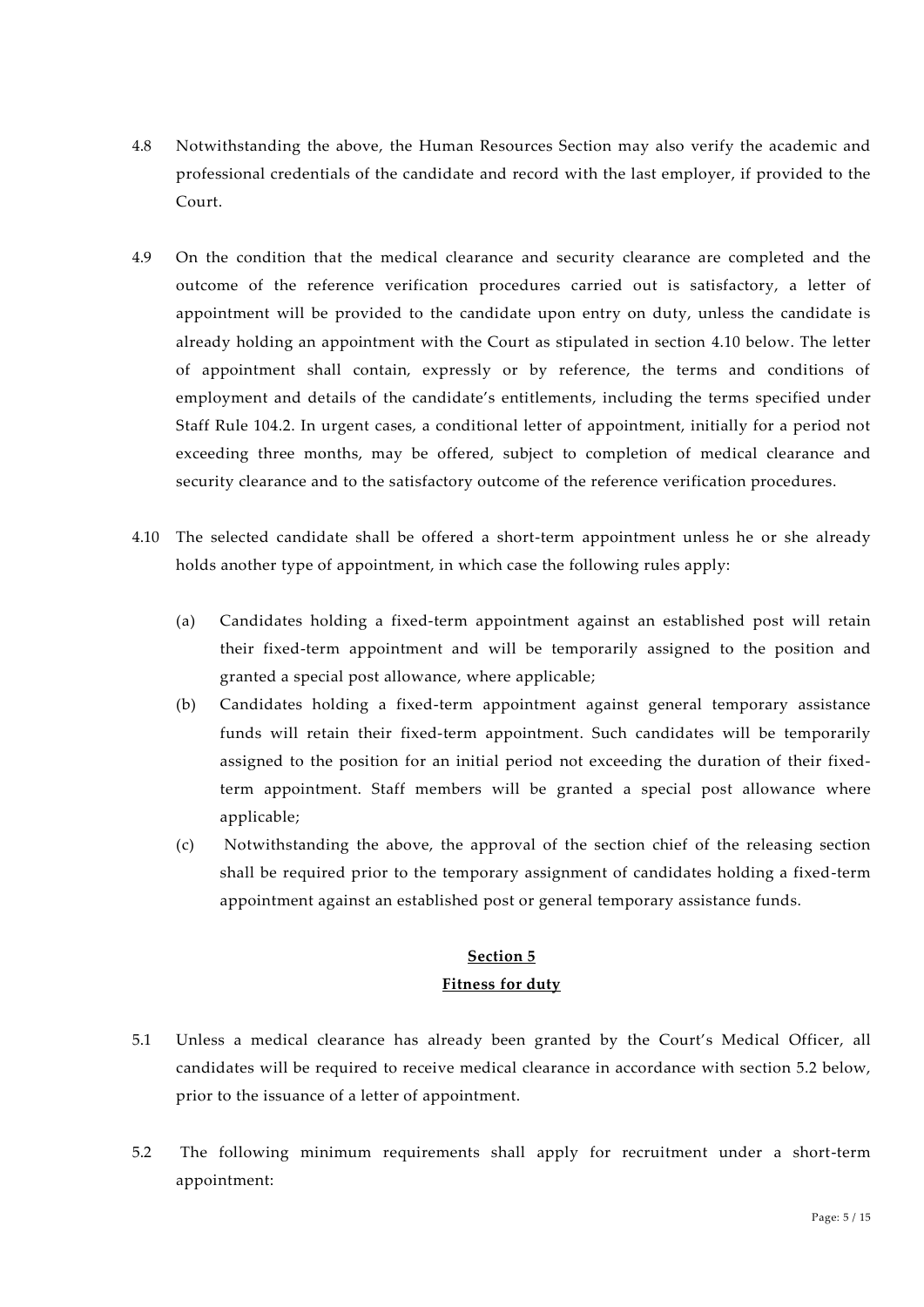- (a) A candidate who has been offered a short-term appointment of less than six months shall submit a medical certificate from a licensed medical practitioner stating that the candidate is medically fit to perform the assigned functions.
- (b) A candidate who has been offered a short-term appointment of six months or more, or whose short-term appointment will be extended beyond six months, is required to undergo a medical examination. The Court's Medical Officer shall assess, based on the results of a medical examination, whether the candidate is medically fit to perform the assigned functions without risk to the safety and health of themselves and others.

#### **Section 6**

### **Eligibility of a staff member who has held or is holding a short-term appointment**

- 6.1 A staff member who has held or is holding a short-term appointment shall be eligible to apply for other short-term or fixed-term positions and shall be regarded as an external candidate.
- $6.2$ A staff member who is exceptionally issued a short-term appointment as provided in section 4.2 is not eligible for an extension and shall be separated from service, or return to his or her fixed-term position, where applicable, unless he or she is selected in a competitive recruitment process that takes place during the short-term appointment.

### **Section 7 Performance evaluation**

- 7.1 At the end of the short-term appointment that is for six months or less, the supervisor of the staff member shall issue a performance evaluation on a standard performance evaluation form for staff members holding short-term appointments. A signed hard copy of the form shall be provided to the Human Resources Section for inclusion in the staff member's official status file.
- 7.2 A staff member referred to in section 7.1 who disagrees with the performance rating given at the end of his/her short-term appointment may, within seven calendar days of signing the completed performance appraisal form, submit a written explanatory statement to the Chief of Human Resources Section. The performance evaluation form and the explanatory statement shall become part of the official status file of the staff member.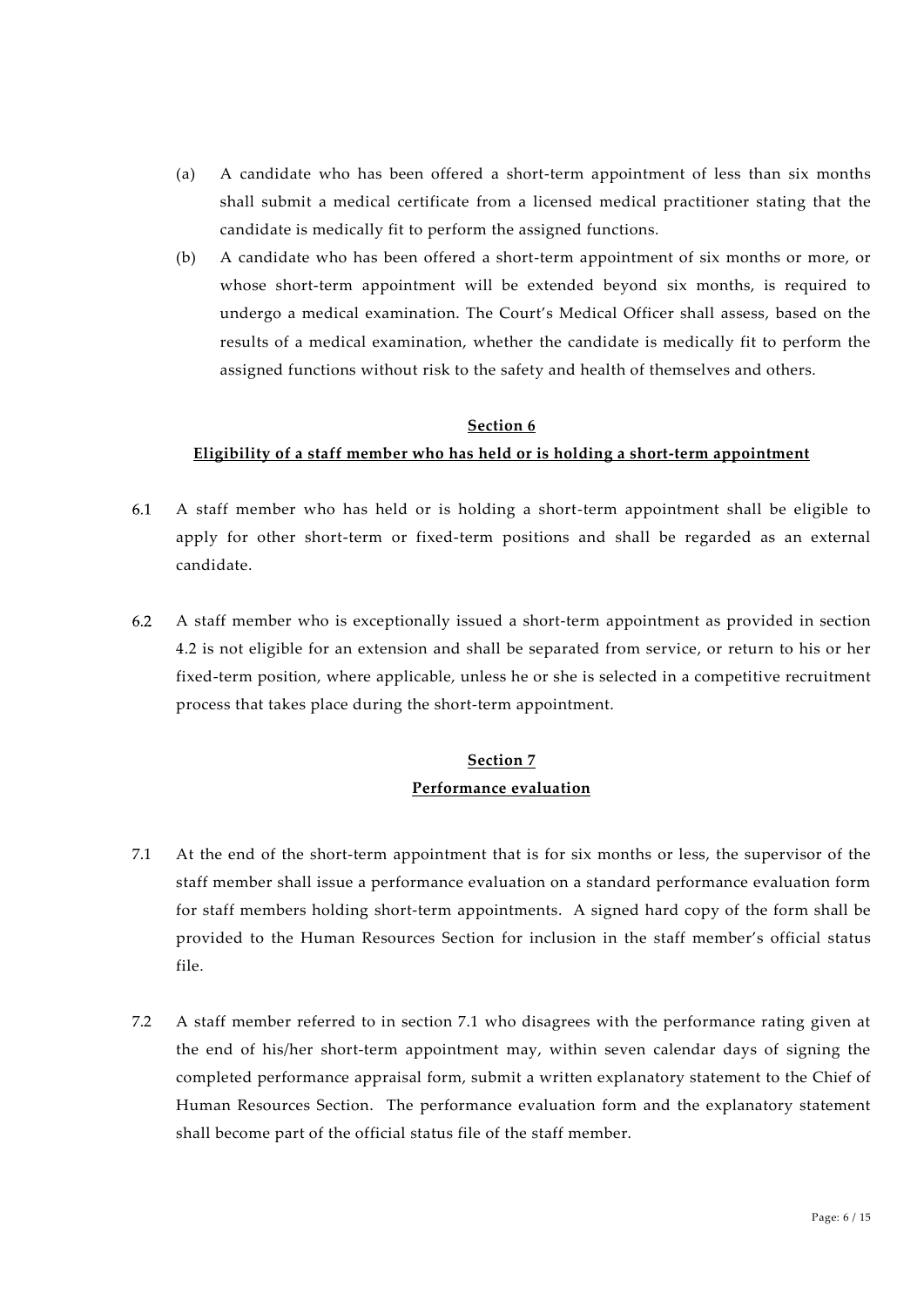7.3 The *Administrative Instruction on Performance Appraisal System* (ICC/AI/2013/003) shall govern the performance evaluation of a staff member whose service under a short-term appointment is for more than six months.

# **Section 8 Salaries and related allowances**

- 8.1 The related allowances applicable to staff members holding a short-term appointment are set out in annex I of this administrative instruction.
- 8.2 The salary and step in grade on appointment shall be determined in accordance with the Court's established guidelines.
- 8.3 A staff member who holds a short-term appointment shall be eligible for payment of salary at the dependency rate and/or dependency allowance as appropriate, in accordance with the conditions specified in Staff Rule 103.17 and the *Administrative Instruction on Dependency Status and benefits* (ICC/AI/2013/006).
- 8.4 A staff member who holds a short-term appointment serving in posts subject to international recruitment, as defined under Staff Rule 104.10, shall be eligible for the following allowances in accordance with the conditions set out in the specified staff rules, administrative issuances and this administrative instruction:
	- (a) Salary increment as set out under Staff Rule 103.8, should the appointment be exceptionally extended beyond one year;
	- (b) Post adjustment and rental subsidy pursuant to Staff Rule 103.3; and
	- (c) Where applicable (i.e. for field duty stations), allowances set out under the *Administrative Instruction on Conditions of Service for Internationally-Recruited Staff in Field Duty Stations* (ICC/AI/2010/001).
- 8.5 A staff member who holds a short-term appointment serving in posts subject to local recruitment, as defined under Staff Rule 104.9, shall be eligible for the following allowances in accordance with the conditions set out in the specified staff rules, administrative issuances and this administrative instruction:
	- (a) Salary increment as set out under Staff Rule 103.8, should the appointment be exceptionally extended beyond one year; and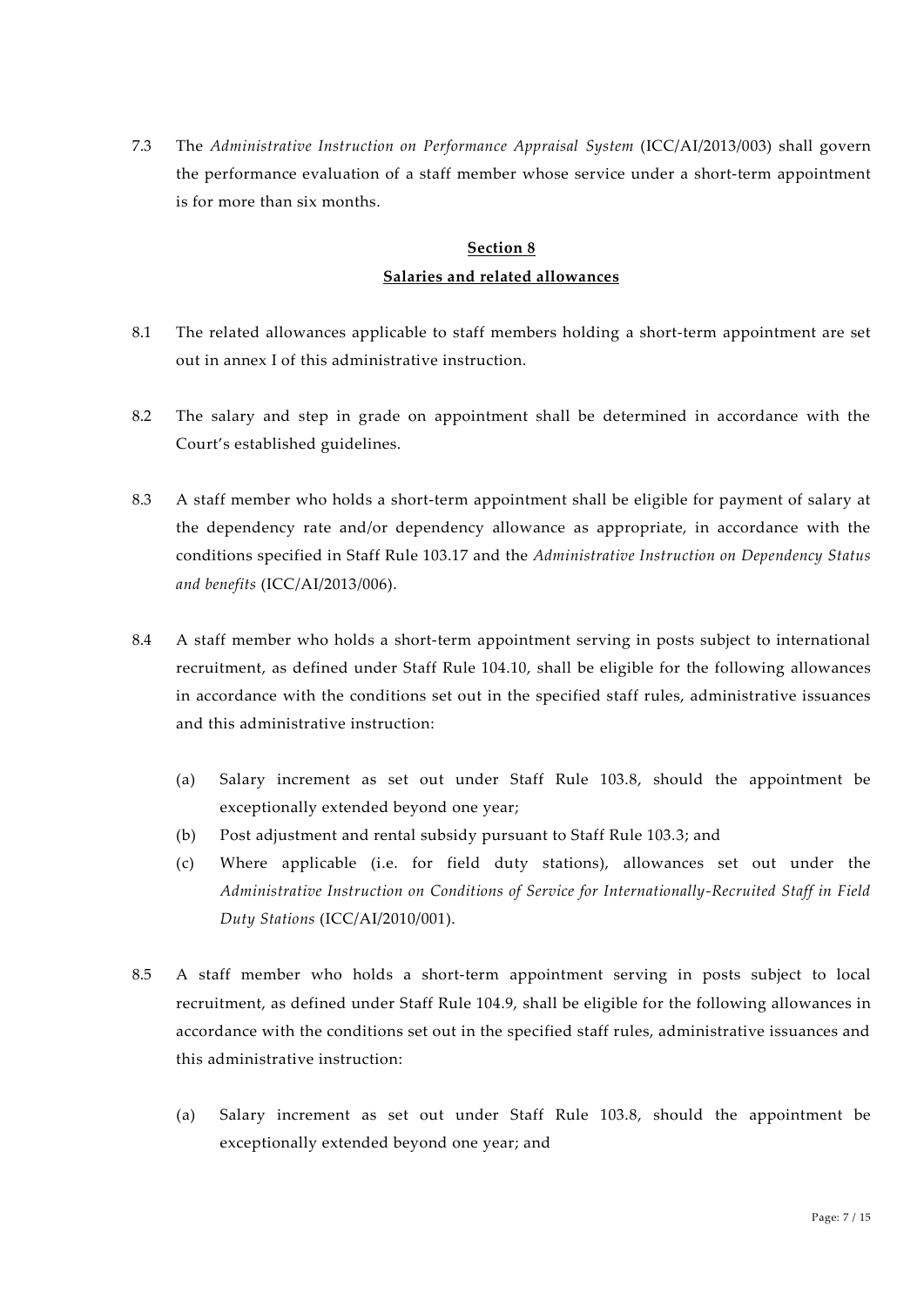(b) Allowances set out under the *Administrative Instruction on Overtime, Stand-by Duty, Compensatory Time-Off and Night Differential* (ICC/AI/2013/007).

# **Section 9 Official holidays, annual and special leave**

### *Official holidays*

9.1 Official holidays, normally numbering ten a year, shall be designated for each duty station. They shall not be charged to annual leave and their timing shall vary according to local conditions and customs.

#### *Annual leave*

- 9.2 A staff member who holds a short-term appointment shall accrue annual leave while in full pay status at the rate of two and a half days for each calendar month of service, or any fraction thereof to the nearest half day. Upon separation, any accrued annual leave not utilized by the end of the short-term appointment may be commuted into a sum of money for the period of such accrued annual leave up to a maximum of 30 working days. Between successive shortterm appointments, up to a maximum of 30 days of accrued annual leave may be carried forward.
- 9.3 Notwithstanding the above, the obligations and entitlements with respect to annual leave, as stipulated under Staff Rule 105.2 (b), (c), (d), (f) and (h) shall also apply to a staff member holding a short-term appointment.
- 9.4 A staff member whose short-term appointment has been exceptionally extended beyond the initial period of one year, in accordance with section 13, may accumulate and carry forward up to 30 working days of annual leave by 1 January. Upon separation, any accrued annual leave not utilized by the end of the short-term appointment may be commuted into a sum of money for the period of such accrued annual leave up to a maximum of 30 working days.

#### *Special leave in exceptional circumstances*

9.5 Staff members holding a short-term appointment may, exceptionally and to the discretion of the Registrar or Prosecutor, as appropriate, be granted special leave, with full or partial pay or without pay, for compelling reasons and for such limited period as deemed appropriate.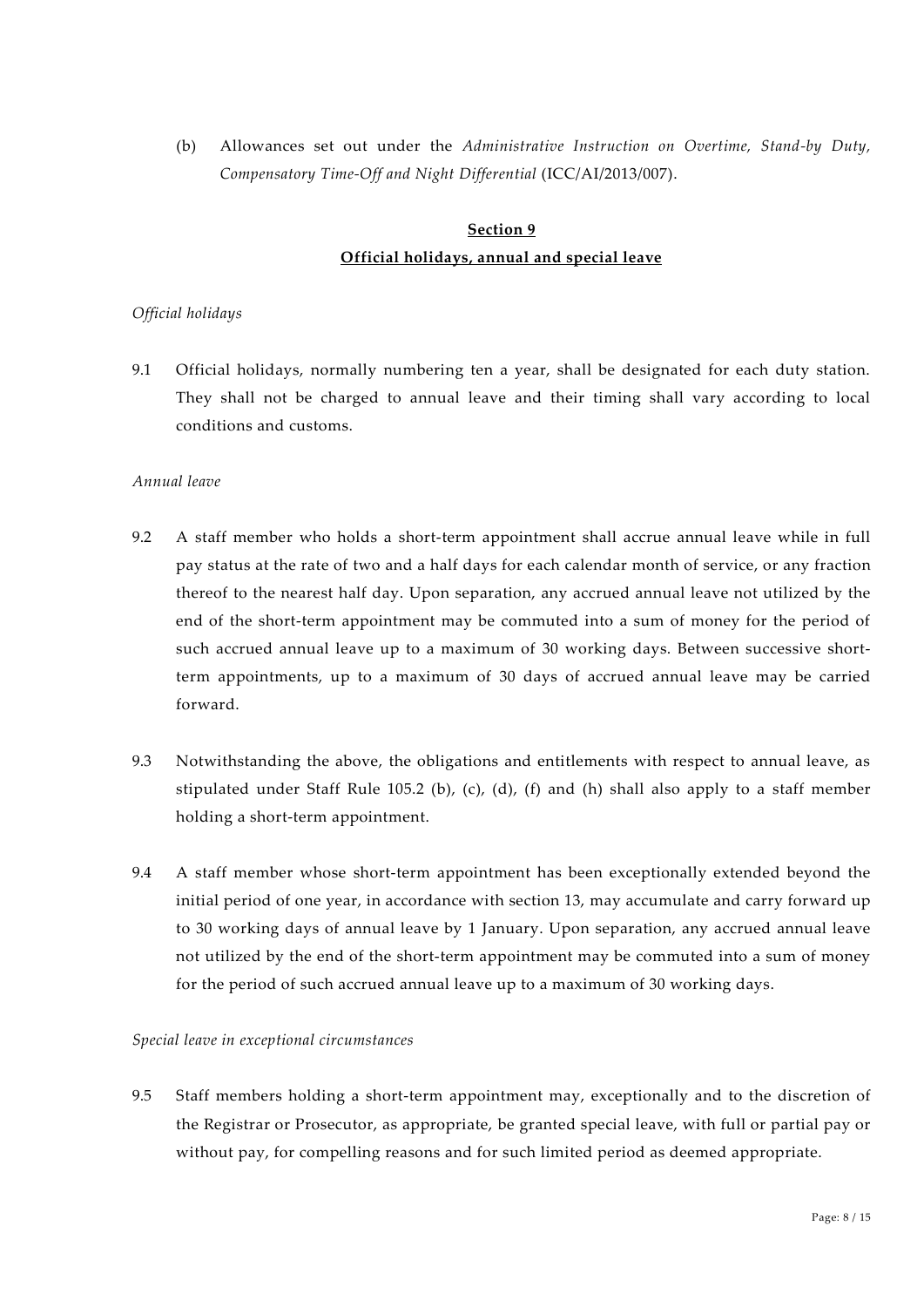### **Section 10 Social security**

#### *United Nations Joint Staff Pension Fund*

10.1 A staff member whose appointment is for six months or more, or who completes six months of service without an interruption of more than 30 calendar days shall become a participant in the United Nations Joint Staff Pension Fund.

#### *Sick leave*

- 10.2 A staff member shall be entitled to sick leave in accordance with Staff Rule 106.4. A staff member who holds a short-term appointment shall accrue certified sick leave at the rate of two working days for each month of contractual service. A staff member shall be granted the full entitlement of the sick leave for the duration of the appointment at any point in time during his or her appointment in accordance with the Court's established procedures on sick leave. In cases where a staff member is on certified sick leave at the date of expiration of his or her short-term appointment, the appointment shall be exceptionally extended for the purpose of allowing the staff member to utilise the balance of sick leave days he or she had accrued up to the expiration date of the appointment. No further extension of sick leave shall be provided, nor does the exceptional extension give rise to any further accrual of leave days, other benefits, or entitlements.
- 10.3 Accrued sick leave cannot be carried forward between successive appointments.

#### *Emergency leave*

10.4 A staff member who holds a short-term appointment shall be entitled to emergency leave in accordance with Staff Rule 106.5.

#### *Maternity leave*

10.5 A staff member who holds a short-term appointment is entitled to maternity leave in accordance with Staff Rule 106.6. In cases where maternity leave has started prior to the end of the short-term appointment but has not been completed during the short-term appointment, the appointment of the staff member may be exceptionally extended, as determined by the Registrar or the Prosecutor, where applicable, for the purpose of exercising the unused portion of the maternity leave entitlement. The appointment extended for that purpose shall not be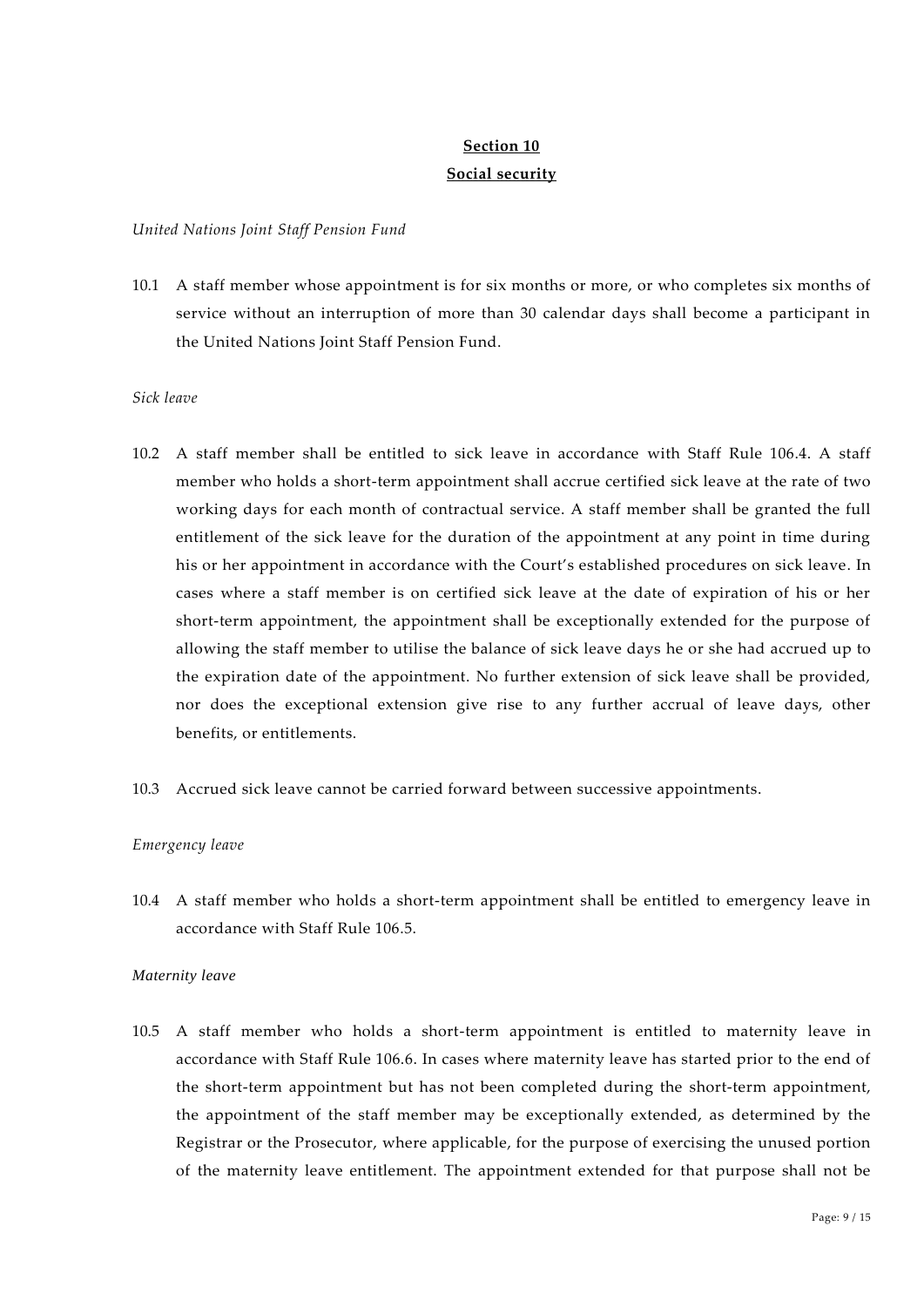extended beyond the period of the maternity leave entitlement and the extension does not give rise to any additional or new benefits or entitlements.

#### *Other parent leave*

- 10.6 A staff member who holds a short-term appointment is entitled to other parent leave in accordance with Staff Rule 106.8, upon completion of six months of continuous service and provided that the staff member is expected to continue in service for at least three months upon return from the other parent leave.
- 10.7 The other parent leave may be taken either continuously or in separate periods during the year of birth or adoption of the child, where applicable, and provided it is completed within the duration of the short-term appointment. The appointment shall not be extended solely in order to exercise the unused portion of the other parent leave.
- 10.8 Any unused other parent leave shall not be commuted into a sum of money upon separation of service.

#### *Adoption leave*

10.9 A staff member who holds a short-term appointment is entitled to adoption leave in accordance with Staff Rule 106.7, upon completion of six months of continuous service, and provided that the staff member is expected to continue in service for at least three months upon return from the adoption leave.

#### *Compensation for service-incurred illness, injury or death*

10.10 A staff member who holds a short-term appointment shall be entitled to compensation in the event of illness or injury attributable to the performance of official duties on behalf of the Court, in accordance with the provisions established by the Registrar in consultation with the Prosecutor. In the case of a staff member's death being attributable to the performance of official duties on behalf of the Court, the staff member's beneficiaries shall be entitled to compensation, in accordance with the provisions established by the Registrar, in consultation with the Prosecutor.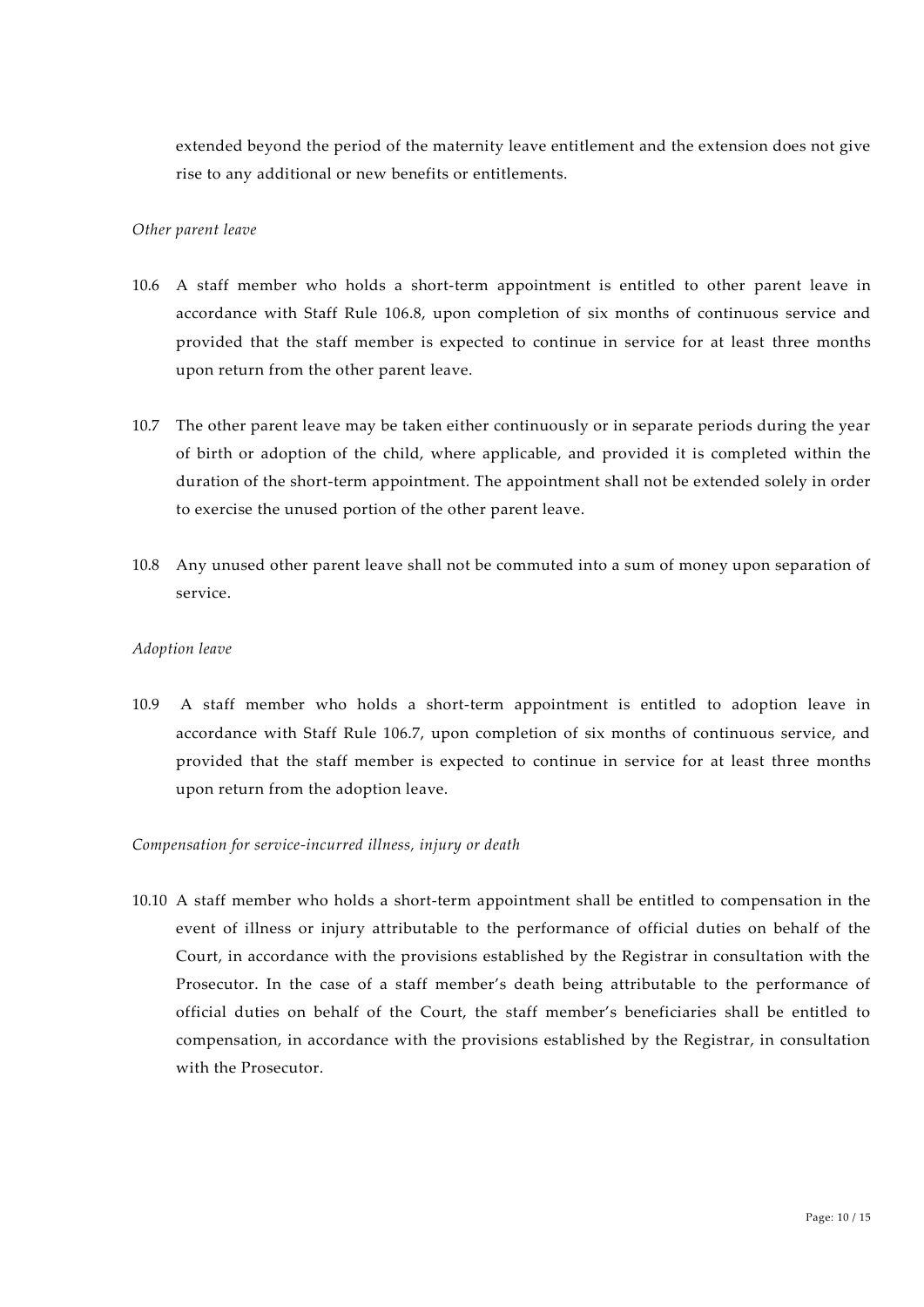10.11 If a staff member dies while in service, a death grant shall be paid to his or her surviving spouse and/or dependent children or a secondary dependant in respect of whom a dependency allowance is payable. The death grant shall be calculated and divided among these beneficiaries as allowed for under Staff Rule 109.5.

*Compensation for loss of or damage to personal effects attributable to service*

10.12 A staff member who holds a short-term appointment shall be entitled, within the limits and under terms and conditions established by the *Administrative Instruction on Procedure for Compensation for Loss or Damage to Personal Effects Attributable to Service* (ICC/AI/2005/01), to compensation in the event of loss of or damage to personal effects attributable to service on behalf of the Court.

# **Section 11 Medical insurance**

- 11.1 A staff member who holds a short-term appointment shall participate in the health insurance scheme applicable at the relevant duty station starting from the first day of the appointment.
- 11.2 A candidate requesting exemption from participation in the health insurance scheme provided by the Court shall be required to certify that he or she has secured coverage generally equivalent to the coverage provided by the Court.

# **Section 12 Travel-related entitlements**

- 12.1 A staff member who holds a short-term appointment on a post subject to international recruitment shall be eligible, if not recruited at the duty station or from within commuting distance from the duty station1, for the following travel-related entitlements:
	- (a) The daily subsistence allowance portion of the assignment grant in accordance with Staff Rule 107.14 (b), for the staff member only, as applicable;

<sup>&</sup>lt;sup>1</sup> For the purposes of this administrative instruction, the commuting distance for The Hague duty station is in accordance with section 2.1 of the *Information Circular on Commuting Distance from The Hague Duty Station* (ICC/INF/2012/019). For other duty stations, the same 100 kilometre radius shall apply for the determination of commuting distance.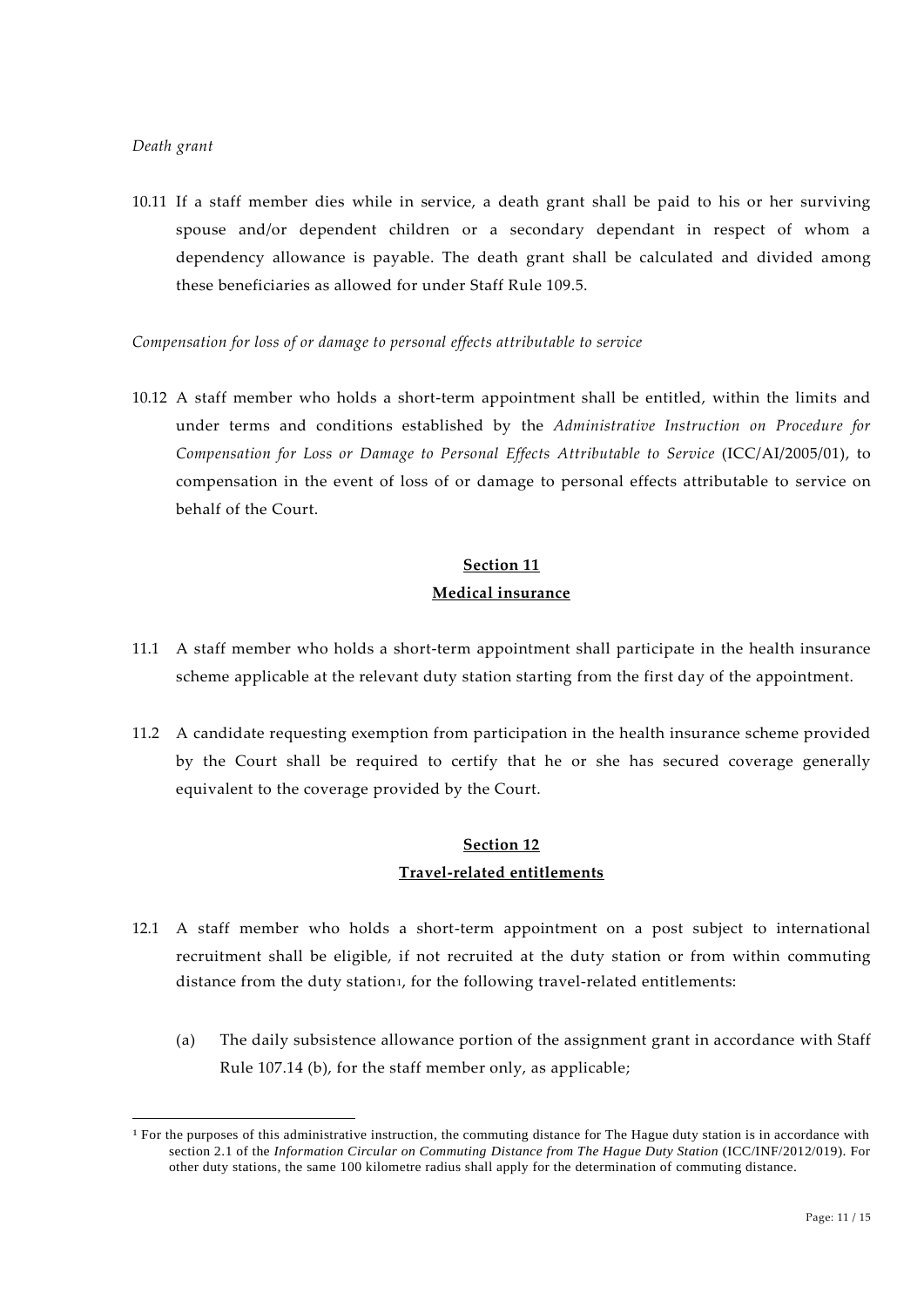- (b) Travel expenses pursuant to Staff Rules 107.4, 107.5 and 107.6, and excess baggage entitlement pursuant to Staff Rule 107.12, for the staff member only, as applicable;
- (c) Unaccompanied shipment pursuant to Staff Rule 107.13 for the staff member only, as applicable;
- (d) Travel authorized for medical, safety or security reasons pursuant to Staff Rule 107.1 (a) (viii), as applicable;
- (e) Allowances applicable under the *Administrative Instruction on Conditions of Service for Internationally-Recruited Staff in Field Duty Stations* (ICC/AI/2010/001).
- 12.2 A staff member holding a short-term appointment who resigns before completing the period of service anticipated for the short-term appointment shall not be entitled to payment of return travel expenses for himself or herself unless the Registrar or Prosecutor, as appropriate, determines that there are compelling reasons for authorizing such payment.

*Entitlements to travel, shipment and subsistence allowance for successive short-term appointments within the same duty station*

- 12.3 A staff member who is offered successive short-term appointments subject to international recruitment within the same duty station is subject to the following:
	- (a) If the successive short-term appointments are at the same duty station and even if they are within a different division, section or unit, payment of travel-related entitlements set forth in section 12.1 for the staff member shall only be authorized once, notwithstanding paragraph (b) below;
	- (b) Travel entitlements set out under section 12.1 may be paid to a staff member who is offered successive short-term appointments at the same duty station as his or her previous short-term appointment, only when at least six months have passed between separation and re-employment.

### **Section 13**

### **Exceptional extension of a short-term appointment beyond the period of one year**

- 13.1 A short-term appointment may exceptionally be extended beyond one year, up to a maximum of two years, under the following circumstances:
	- (a) Where a temporary emergency or a sudden increase in workload unexpectedly continues for more than one year;
	- (b) Where a special project unexpectedly continues for more than one year; or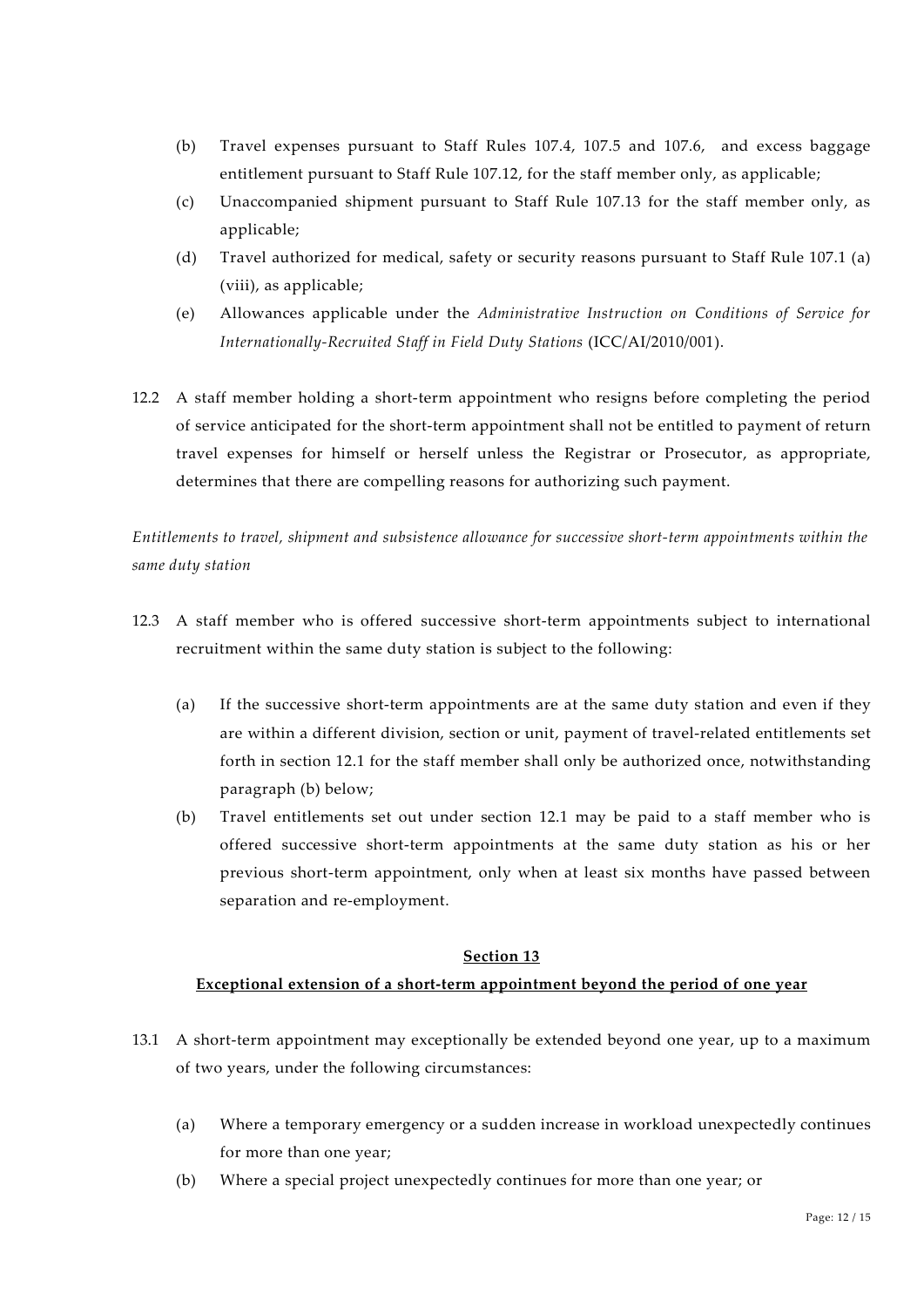- (c) Where operational needs unexpectedly continue for more than the initial period of one year.
- 13.2 Under no circumstances shall the period of a short-term appointment exceed in total two years.
- 13.3 A request for an exceptional extension of a short-term appointment leading to service of more than one year shall be sent by the head of division, section or unit to the Human Resources Section. It shall be accompanied by a written justification, which must be consistent with the provisions of the present instruction. The Registrar or Prosecutor, as appropriate, shall decide whether or not the recommendation will be approved.

### *Home leave*

13.4 A staff member who is internationally recruited to a field duty station and whose short-term appointment has been exceptionally extended beyond the initial period of one year shall be entitled to home leave in duty stations with a 12-month home leave cycle subject to the specific conditions of this entitlement set out in the *Administrative Instruction on Conditions of Service for Internationally-Recruited Staff in Field Duty Stations* (ICC/AI/2010/001).

#### *Repatriation grant*

13.5 A repatriation grant in accordance with Staff Rule 109.6 shall be payable to a staff member who has accrued one year or more of continuous service.

#### *Travel- related entitlements*

13.6 Exceptional extension of the short-term appointment beyond one year within the same division, section, or unit at the same duty station does not give rise to additional travel-related entitlements under section 12 above.

# **Section 14 Expiration or termination of a short-term appointment**

14.1 A short-term appointment shall expire on the expiration date specified in the letter of appointment, or in the notice of the temporary assignment, as applicable. Separation as a result of the expiration of the short-term appointment shall not be considered termination.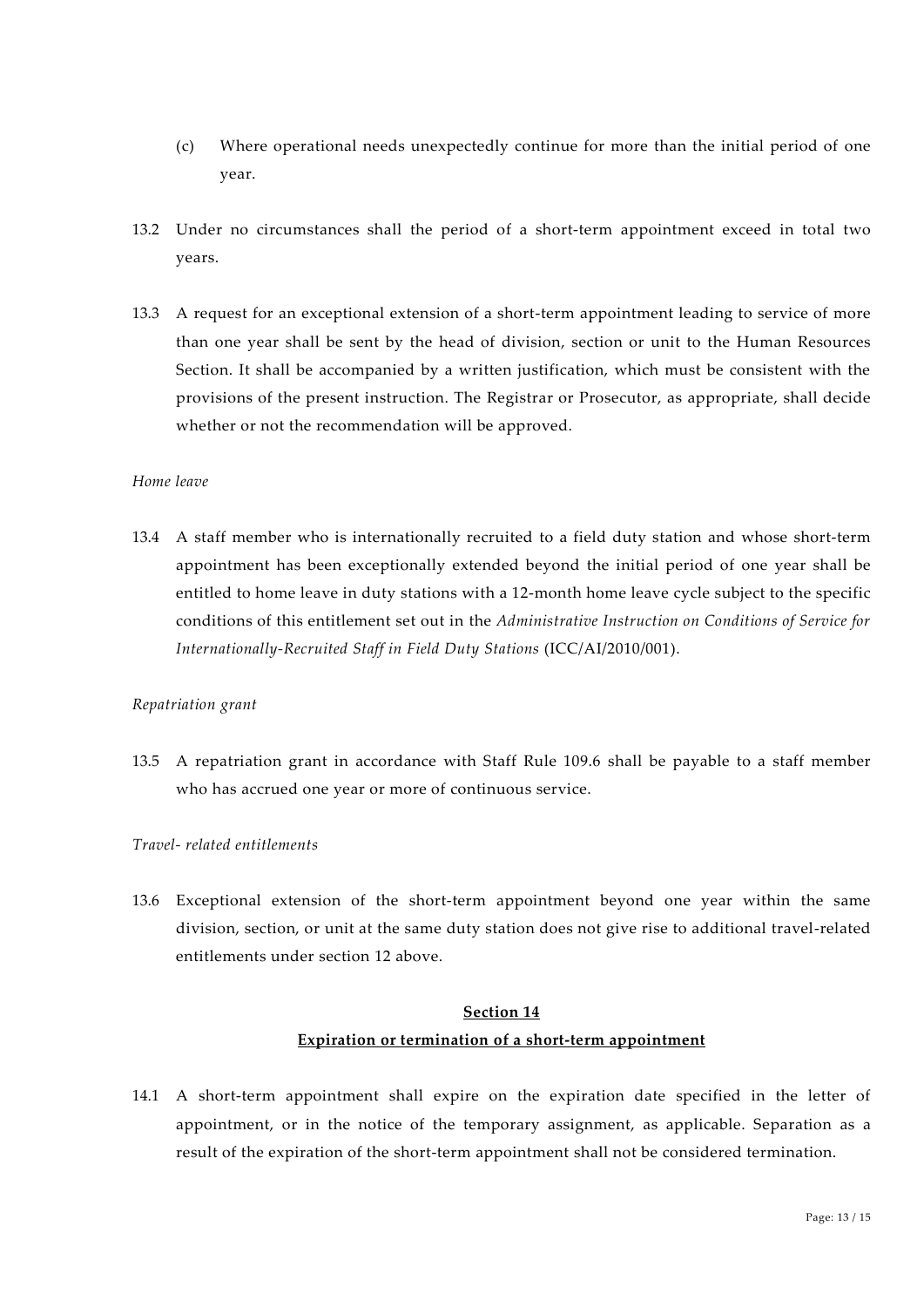14.2 A short-term appointment may be terminated prior to the expiration date specified in the letter of appointment or in the notice of the temporary assignment, in accordance with the reasons set forth in Staff Rule 109.1 (b).

#### *Notice of termination*

- 14.3 A staff member whose short-term appointment is to be terminated shall be given no less than 15 calendar days' written notice of such termination or such longer written notice as may otherwise be stipulated in the letter of appointment or notice of temporary assignment.
- 14.4 In lieu of the notice period, the Registrar or Prosecutor, as appropriate, may authorise compensation equivalent to salary, applicable post adjustment and allowances corresponding to the relevant notice period, less any amount owed to the Court by the staff member.
- 14.5 No termination notice or compensation in lieu thereof shall be given in case of summary dismissal.

### *Termination indemnity*

- 14.6 Staff members holding short-term appointments exceeding six months of service shall be paid a termination indemnity in accordance with that provided for under Staff Rule 109.2 (g). This applies also to short-term appointments of an initial duration of six months or less that are subsequently extended beyond six months.
- 14.7 Staff members who serve under a short-term appointment for a total duration of six months or less shall not be paid a termination indemnity.

## **Section 15 Disciplinary Measures**

15.1 Failure by a staff member under a short-term appointment to act in accordance with any official document of the Court governing rights and obligations of staff members, or any relevant resolution or decision of the Assembly of States Parties, or failure to observe the standards of conduct expected of an international civil servant, may amount to unsatisfactory conduct within the meaning of Staff Regulation 10.2 (a), leading to the institution of disciplinary proceedings and the imposition of disciplinary measures in accordance with Staff Rule 110.6.